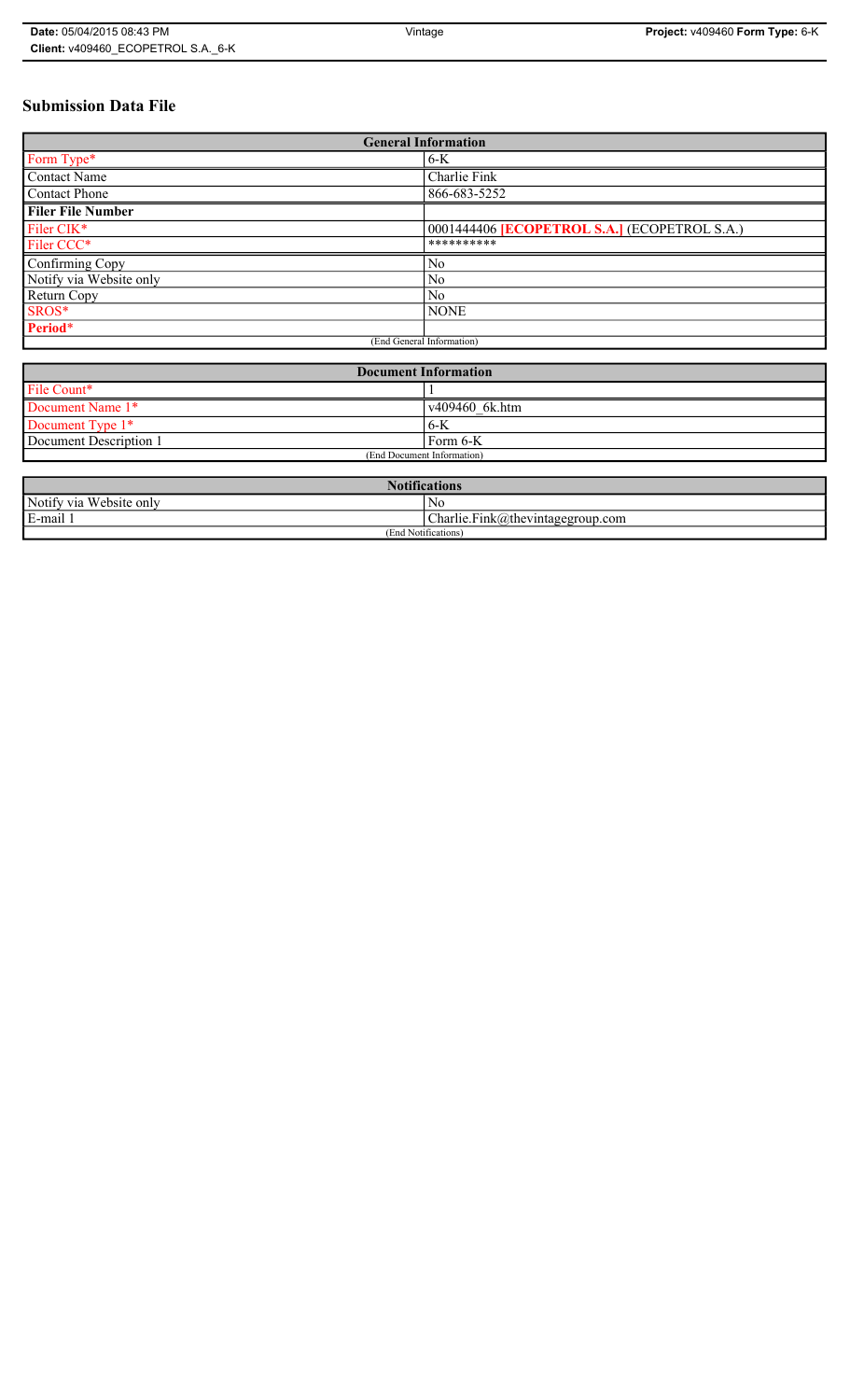#### **UNITED STATES SECURITIES AND EXCHANGE COMMISSION Washington, D.C. 20549**

#### **FORM 6-K**

### **REPORT OF FOREIGN PRIVATE ISSUER PURSUANT TO RULE 13a-16 OR 15d-16 UNDER THE SECURITIES EXCHANGE ACT OF 1934**

For the month of May, 2015 Commission File Number 001-34175

ECOPETROL S.A.

(Exact name of registrant as specified in its charter)

N.A.

(Translation of registrant's name into English)

COLOMBIA

(Jurisdiction of incorporation or organization)

Carrera 13 No. 36 – 24 BOGOTA – COLOMBIA

(Address of principal executive offices)

Indicate by check mark whether the registrant files or will file annual reports under cover of Form 20-F or Form 40-F.

Form 20-F  $\boxtimes$  Form 40-F  $\Box$ 

Indicate by check mark if the registrant is submitting the Form 6-K in paper as permitted by Regulation S-T Rule 101(b)(1)

 $Yes \Box No \boxtimes$ 

Indicate by check mark if the registrant is submitting the Form 6-K in paper as permitted by Regulation S-T Rule 101(b)(7)

 $\mathbf{Y}\mathbf{es} \ \Box \ \mathbf{No} \ \overline{\mathbf{\mathbf{\Xi}}}$ 

Indicate by check mark whether the registrant by furnishing the information contained in this form is also thereby furnishing the information to the Commission pursuant to Rule 12g3-2(b) under the Securities Exchange Act of 1934.

#### $Yes \Box No \boxtimes$

If "Yes" is marked, indicate below the file number assigned to the registrant in connection with Rule 12g3-2(b): 82- N/A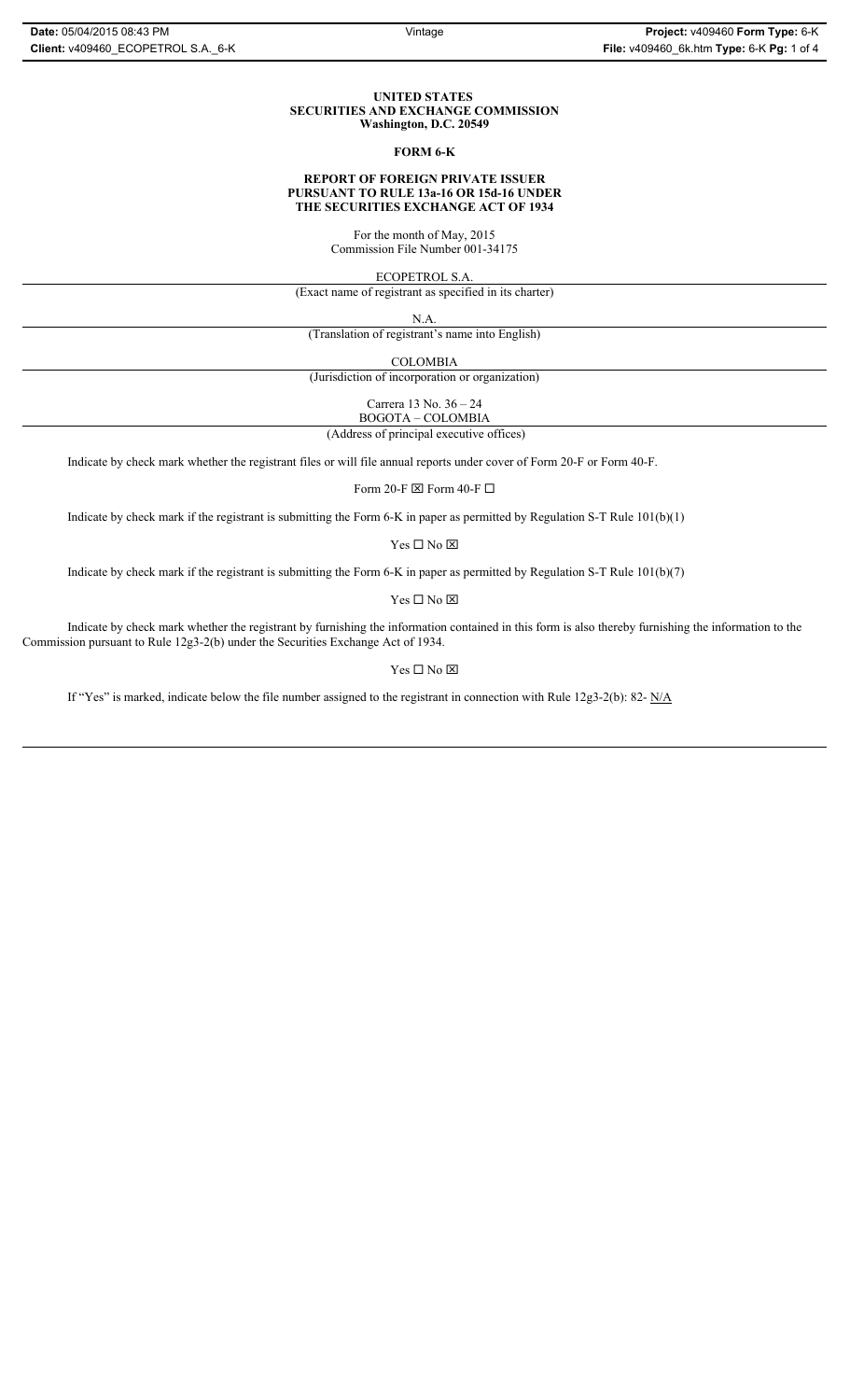#### **Conference Call and Webcast on Ecopetrol's Implementation of IFRS**

Ecopetrol S.A. (NYSE: EC; BVC: ECOPETROL; TSX: ECP), will host a conference call and webcast on May 8, 2015 to present the main impacts of Ecopetrol's implementation of IFRS on its consolidated financial results.

10:00 a.m. New York / Toronto 11:30 a.m. New York / Toronto

Local Colombia Dial In #: 01800 913 0176 Local Colombia Dial In #: 01800 913 0176

#### **Conference Call Details**

**Spanish English**   $\frac{9:00 \text{ a.m.} \text{ Bogota}}{10:30 \text{ a.m.} \text{ New York}}$  / Toronto  $\frac{11:30 \text{ a.m.} \text{ New York}}{11:30 \text{ a.m.} \text{ New York}}$ 

US Dial In #: 844 452 6829<br>
International Dial In #: 760 666 3613<br>
International Dial In #: 760 International Dial In #: 760 666 3613<br>
Local Colombia Dial In #: 01800 913 0176 101800 113 International Dial In #: 01800 913 Passcode: 35658998 Passcode: 35662784

------------------------------------------

The presentation will be available on Ecopetrol's website on May 7, 2015 before markets open.

The live webcast will be available on Ecopetrol's website (www.ecopetrol.com.co) and on the following links:

http://edge.media-server.com/m/p/7vve7gji (Spanish) http://edge.media-server.com/m/p/qkedgirv (English)

Please test the proper operation of the webcast in your browser. We recommend using the latest versions of Internet Explorer, Google Chrome or Mozilla Firefox.

#### **Bogota, Colombia, May 4, 2015**

*Ecopetrol is the largest company in Colombia and is an integrated oil and gas company; it is among the top 40 oil companies in the world and among the top four oil companies in Latin America. Besides Colombia – where it generates over 60% of the national production – it has exploration and production activities in Brazil, Peru, the US (Gulf of Mexico) and Angola. Ecopetrol owns the largest refinery in Colombia, most of the pipeline and multi-product pipeline network in the country, and is significantly increasing its participation in bio-fuels.* 

*This release contains statements that may be considered forward looking statements within the meaning of Section 27A of the U.S. Securities Act of 1933 and Section 21E of the U.S. Securities Exchange Act of 1934. All forward-looking statements, whether made in this release or in future filings or press releases or orally, address matters that involve risks and uncertainties, including in respect of the Company's prospects for growth and its ongoing access to capital to fund the Company's business plan, among others. Consequently, changes in the following factors, among others, could cause actual results to differ materially from those included in the forward-looking statements: market prices of oil and gas, our exploration and production activities, market conditions, applicable regulations, the exchange rate, Ecopetrol's competitiveness and the performance of Colombia's economy and industry, to mention a few. We do not intend, and do not assume any obligation to update these forward-looking statements.*

1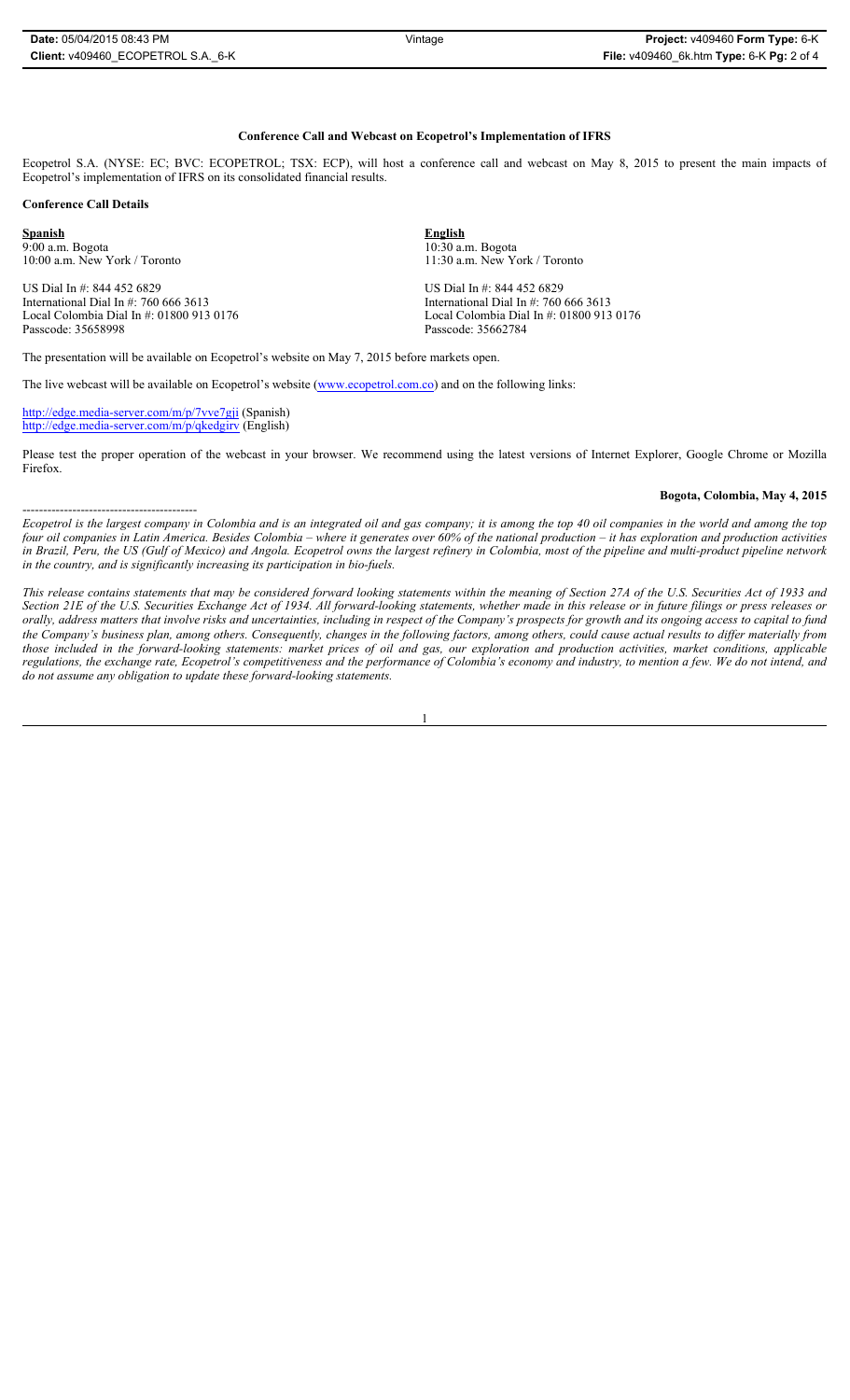*Contacts:*

**Head of Corporate Finance and Investor Relations (E)** Maria Catalina Escobar Phone: (+571) 234 5190 Fax: +571-234-5628 E-mail: investors@ecopetrol.com.co

**Media Relations (Colombia)**  Jorge Mauricio Tellez Phone: + 571-234-4329 Fax: +571-234-4480 E-mail: mauricio.tellez@ecopetrol.com.co

2